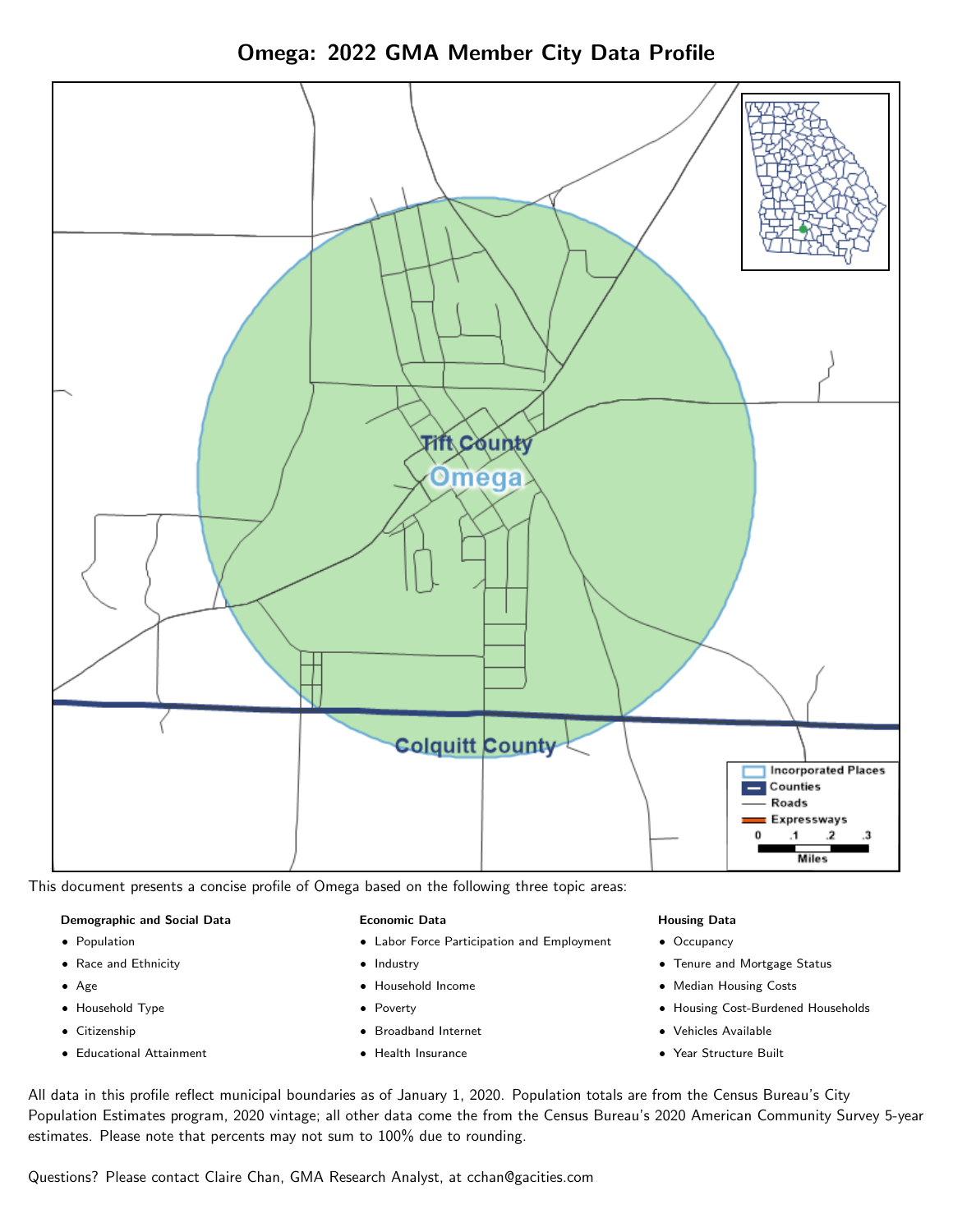# Omega: Demographic and Social



Age 0% 2% 4% 6% 8% Male **Female** 8% 6% 4% 2% 85 and over 80-84 75-79 70-74 65-69 60-64 55-59 50-54 45-49 40-44 35-39 30-34 25-29 20-24 15-19  $10-14$ 5-9 Under 5

**Citizenship** 



Source: American Community Survey, 2020 5-year estimates, table B05002 Source: American Community Survey, 2020 5-year estimates, table B15002

### Race and Ethnicity



Source: U.S. Census Bureau, City Population Estimates, 2020 vintage Source: American Community Survey, 2020 5-year estimates, table B03002

## Household Type



Source: American Community Survey, 2020 5-year estimates, table B01001 Source: American Community Survey, 2020 5-year estimates, table B11001

### Educational Attainment



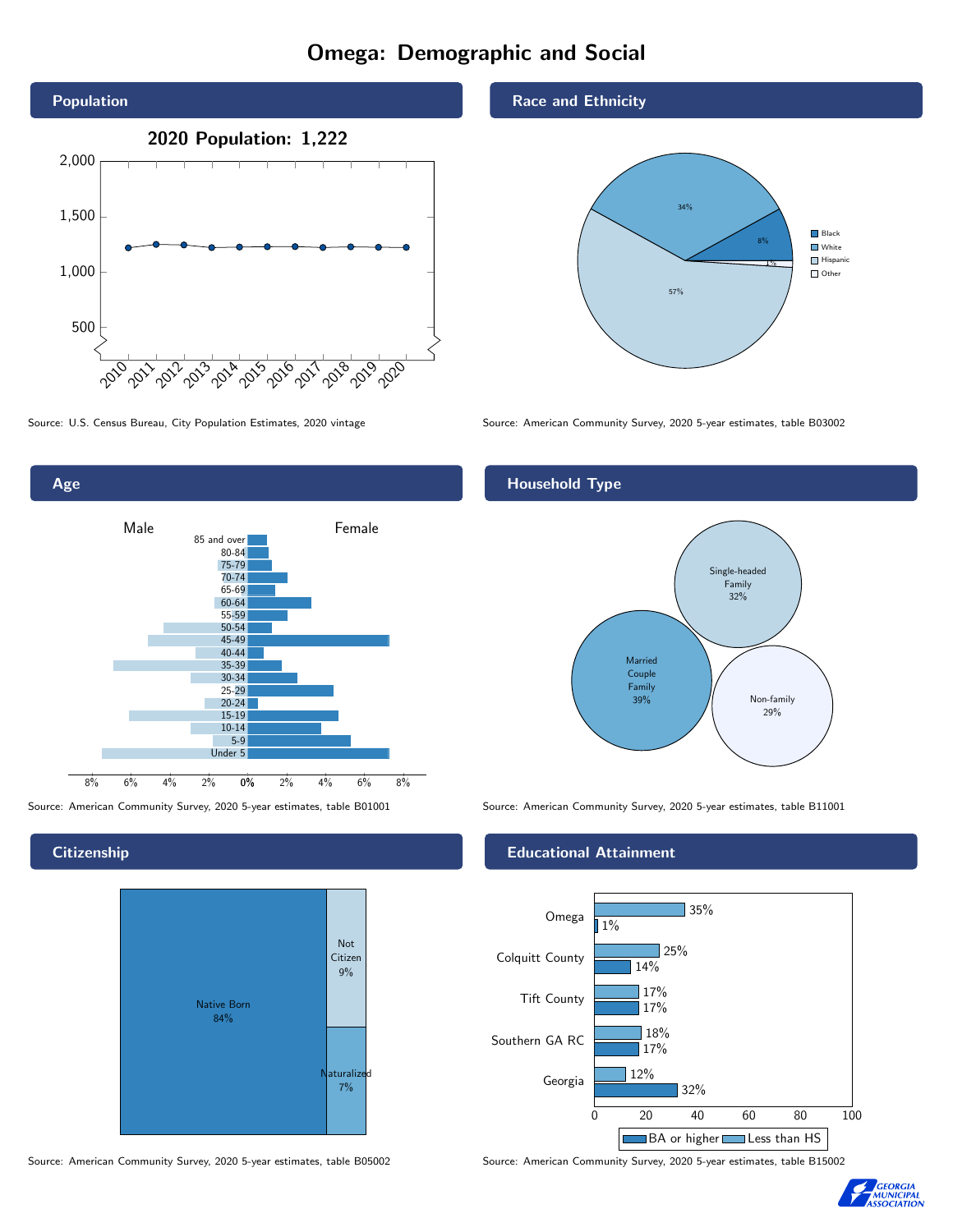# Omega: Economic



Source: American Community Survey, 2020 5-year estimates, table B23001 Note: Unemployment rate is based upon the civilian labor force.

### Household Income 0 50,000 100,000 150,000 200,000 250,000 Georgia Southern GA RC Tift County Colquitt County Omega \$85,691 \$57,321 \$63,049 \$54,362 \$40,135 \$61,224 \$41,406 \$44,827 \$36,799 \$31,827 Mean Median

Source: American Community Survey, 2020 5-year estimates, tables B19013 and B19025 Source: American Community Survey, 2020 5-year estimates, table B17010



Industry

| Agriculture, forestry, fishing and hunting, and mining      | 23%   |
|-------------------------------------------------------------|-------|
| Construction                                                | 19%   |
| Manufacturing                                               | 7%    |
| <b>Wholesale Trade</b>                                      | 4%    |
| Retail Trade                                                | 12%   |
| Transportation and warehousing, and utilities               | 9%    |
| Information                                                 | $0\%$ |
| Finance and insurance, real estate, rental, leasing         | $2\%$ |
| Professional, scientific, mgt, administrative, waste mgt    | $1\%$ |
| Educational services, and health care and social assistance | 9%    |
| Arts, entertainment, recreation, accommodation, food        | 7%    |
| service                                                     |       |
| Other services, except public administration                | 6%    |
| Public administration                                       | $1\%$ |
|                                                             |       |

Source: American Community Survey, 2020 5-year estimates, table C24030

**Poverty** 



### Health Insurance



Source: American Community Survey, 2020 5-year estimates, table B28002 Source: American Community Survey, 2020 5-year estimates, table B18135